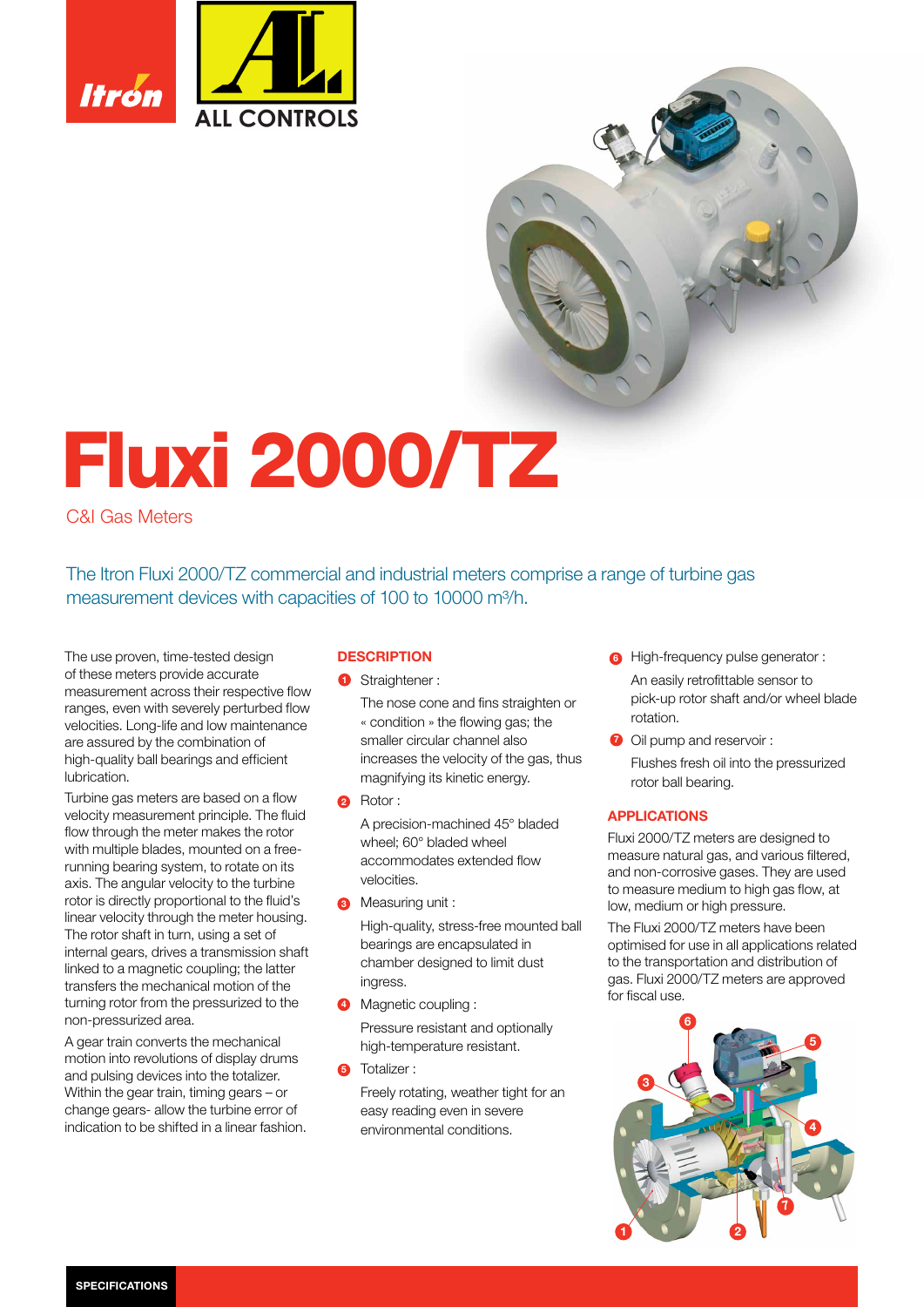### KEY FEATURES

- » Compliant with all current European and International Standards
- » Excellent high-pressure accuracy
- » Accommodates even compact installations with severe flow perturbations
- » Reduced pressure loss for low pressure network
- » IP 67 protection of the totaliser for outdoors installations
- » Equipped as standard with the Cyble target.
- » AMR/AMI compatible



Universal totaliser fitted as standard with the Cyble target



Cyble module

## UNIVERSAL TOTALIZER

Itron Universal Totalizer is a mechanical index designed for outdoors installations. Thanks to its built-in "target", it can receive a sealable module from the Cyble series.

- » Protection class IP67
- » 9-digit index to register larger volumes
- » Free-rotating totaliser
- » 45° orientation for easy reading
- » Desiccant cartridge included
- » Integrated disc for optical rotation sensor
- » Display Unit: m3

## Option :

- » Additional removable desiccant cartridge, for high condensation environment
- » Meter head extension, that keeps the index out of the ice, packing the meter downstream to non pre-heated pressure reduction stations
- » Output drive shaft, to drive mechanical instruments, designed in accordance with EN 12261
- » Fire-proof (HTB) execution

## Cyble modules :

The Cyble modules can ebeasily attached and sealed to the on Universal Totalizer. They are powered with a long-life lithium battery, generate safe and reliable volume pulses or replicate meter index, and monitor attempts of manipulation.

They ease the communication of Fluxi 2000/TZ meters with other devices or the integration into communication networks:

- » Wired communication modules with M-Bus, L-Bus or Namur communication protocol
- » Wireless communication modules for superior reading distance

## PULSE GENERATORS

## Low frequency

- » Itron Universal Totalizer provides two low-frequency (LF) pulse generators and one anti-tampering (AT) alarm. The low-frequency pulses are generated by Reed switches actuated by magnets rotating with index drums. Pulse weight is indicated in the Metrological data table.
- » Optionally the Universal Totalizer provides a medium-frequency (MF) pulse generator. The mediumfrequency pulses are generated by a inductive sensor and a toothed disc mounted on the magnetic coupling. Pulse weight is indicated in the Metrological data table.

Itron Universal Totalizer is fitted with one or two Binder IP67 male sockets.

## **High frequency**

High-frequency pulse generators provide a higher resolution signal, for process control purposes or fast accuracy checks. Fluxi 2000/TZ meters offer two types of sensors, each one with the possibility of being doubled-up for signal redundancy and inter-comparison purposes : the HF2 sensor detects the rotation of a toothed disc on turbine wheel shaft, while the HF3 sensor detect the blades of the turbine wheel. The latter can be used to monitor the integrity of the turbine rotor. Pulse weights are indicated in the next table.

HF2 and HF3 sensors are fitted with

Binder IP 67 connectors.

#### **SPECIFICATIONS**

| <b>Maximum Flow Rate</b>     | 5 m3/h to 10,000 m3/h                                                                                                                                                                                                                          |
|------------------------------|------------------------------------------------------------------------------------------------------------------------------------------------------------------------------------------------------------------------------------------------|
| <b>Accuracy Class</b>        | 1.0                                                                                                                                                                                                                                            |
| Rangeability                 | 1:20, 1:30                                                                                                                                                                                                                                     |
| <b>Nominal Diameters</b>     | DN 50 to DN 400                                                                                                                                                                                                                                |
| Maximum operating pressure   | Up to 100 bar                                                                                                                                                                                                                                  |
| <b>Pressure Rating</b>       | PN 10, 16, 25, 40, 50, 100<br>Class 150, 300, 600                                                                                                                                                                                              |
| Metrologic Temperature Range | $-25^{\circ}$ C to $+55^{\circ}$ C                                                                                                                                                                                                             |
| Storage Temperature Range    | $-40^{\circ}$ C to $+70^{\circ}$ C                                                                                                                                                                                                             |
| Length                       | 3 DN                                                                                                                                                                                                                                           |
| <b>Body Material</b>         | Ductile iron, low carbon steel                                                                                                                                                                                                                 |
| Mechanical environment       | Class M1                                                                                                                                                                                                                                       |
| Electromagnetic environment  | Class E <sub>2</sub>                                                                                                                                                                                                                           |
| Mounting position            | Horizontal, Vertical                                                                                                                                                                                                                           |
| Conformity                   | 2014/32/EU Measuring Instruments (MID)<br>2014/68/EU Pressure Equipment Directive (PED)<br>2014/34/EU Potentially explosive atmospheres (ATEX)<br>2014/30/EU Electromagnetic Compatibility (EMC)<br>EN 12261 "Gas meters - Turbine gas meters" |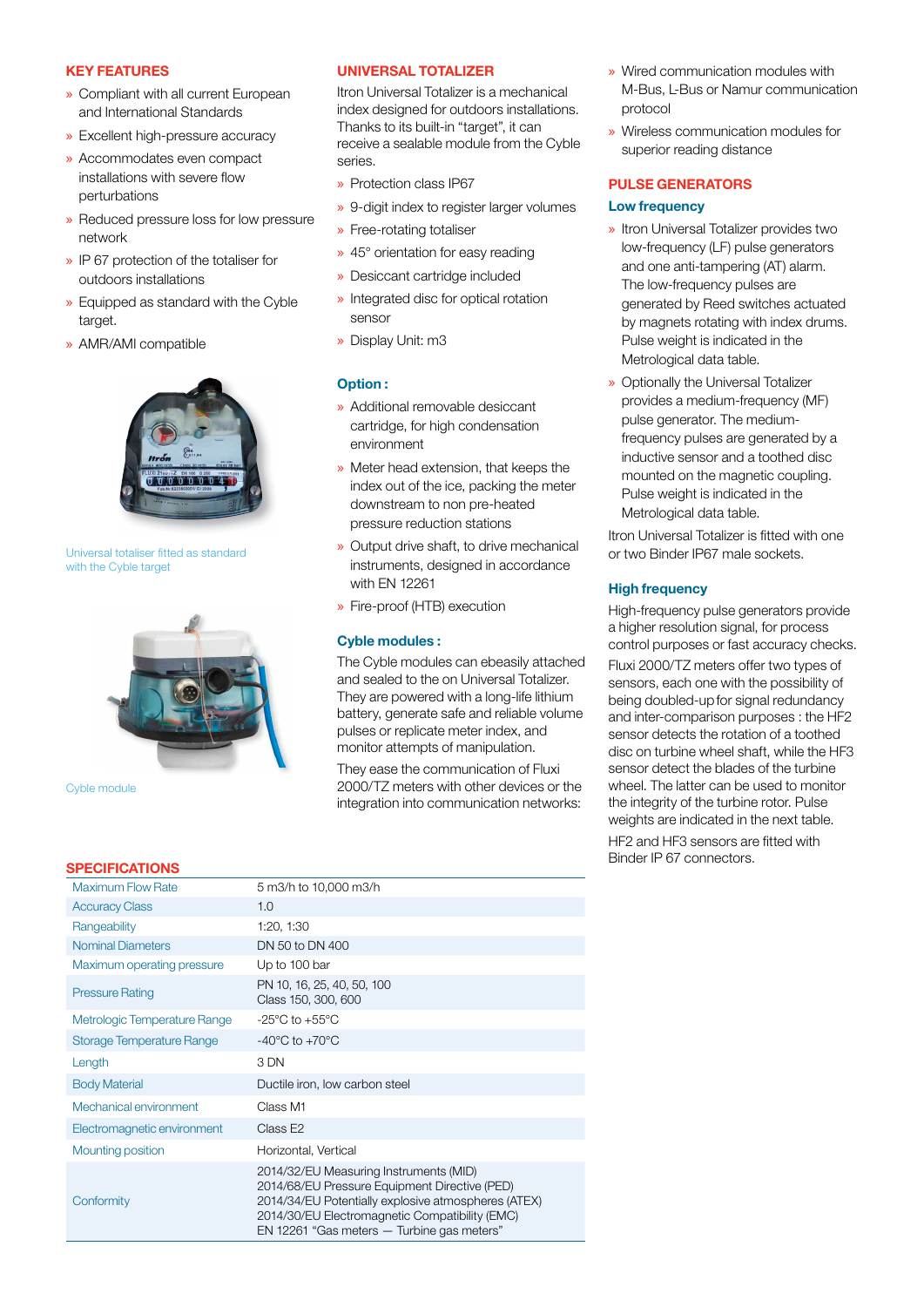#### **LUBRICATION**

Fluxi 2000/TZ meters are extremely durable. Long-life ball bearings, protected against soiling by polluted gas, assure friction less rotation of the meter rotor. For application in severe conditions, an oil pump with reservoir can be supplied as an option. The oil pump allows regular flushing of the dirty oil out of the ball bearings on meters under pressure.

## PRESSURE LOSS

The pressure loss of Fluxi 2000/TZ meters is indicated in the Metrological Data table for a reference densities natural gas. It can be estimated for a gas of other density by using the following formula :

Calculation of pressure loss:<br>  $\Delta p = \Delta p_r x \frac{\rho n}{0.83} x (\rho b + 1) x \left[ \frac{q}{\text{Qmax}} \right]^2 x \left[ \frac{273}{(273+7b)} \right]$ 

#### where:

- ∆p: Pressure loss in the calculated conditions
- ∆pr: Pressure loss in the reference conditions
- n: Gas density (kg/m<sup>3</sup>) at 0° C and 1013 mbar
- Pb: Operating pressure (Bar gauge) q: Flow rate (m3/h)
- Qmax: Maximum flow rate (m<sup>3</sup>/h) Tb: Gas temperature (°C).

## PRESSURE AND TEMPERATURE TAPPINGS

Fluxi 2000/TZ meters are equipped with pressure and temperature tappings designed in accordance to EN 12261. They allow to measure the pressure and the temperature of the gas passing through the meter. Optionally dual pressure or temperature tappings can be provided.

Pressure tappings are fitted with Ermeto couplings.

Temperature tappings can accommodate various types of thermowells suitable for a Ø 6 mm temperature sensor. Thermowells can be factory installed or added later with limited influence on the metrology of the meter; no re-calibration is therefore needed.

Pressure and temperature tappings are provided with sealing means against unauthorized interference.

#### INSTALLATION

Fluxi 2000/TZ meters can be installed a horizontal or vertical position.

The design of their inlet straightener makes them especially insensitive to flow velocity perturbations and allows installation in very compact stations: an upstream straight pipe length of 2 DN is enough to ensure that EN 12261 requirements are met in case of low level perturbation caused by piping elements such as bends, tees, convergent and divergent sections or even of high level perturbation caused by regulators or other throttling devices. No straight pipe is require downstream to the meter.

Optionally Fluxi 2000/TZ meters DN 200 to 400 can be delivered with a lighter flow straightener to reduce the pressure loss in case low level perturbation only is expected from the meter adjacent piping system.

Fluxi 2000/TZ meters can be installed in explosive atmosphere zone 1. See the Instruction Manual for the details of the electrical connection.

Pre-assembly kits including brackets and 3-way valve are available for the Itron pressure and temperature converters used in conjunction with Fluxi 2000/TZ meters.

## **ACCURACY**

Fluxi 2000/TZ meters proven design and construction, based on high-precision parts and high-quality ball bearings offers an optimal mix of high accuracy, large measuring range and resistance to high pressure and flow loads.

Fluxi 2000/TZ meters are calibrated individually. Error of indication meet the requirements of MID and EN 12226 accuracy class 1.0 :

- » Maximum permissible error (MPE): +/-1% from Qmax to Qt, +/-2 % from Qt to Qmin
- » Weighted Measured Error ME (WME) less than 0.4%.
- » Upon request Fluxi 2000/TZ meters can be calibrated within narrower MPE

#### **Rangeability**

The ratio of minimum to maximum flow rates for which the meter performs within the maximum permissible errors is 1:20 or 1:30 at low pressure: see table Metrological Data for details.

At higher pressures this ratio increases as a result of the higher kinetic energy of the flow.

The minimum flow rate at an absolute pressure p (bar) Qmin,p can be estimated from the tabulated Qmin by the following formula:

 $Qmin, p = Qmin / square root (p).$ 

#### Metrological pressure range

When calibrated at atmospheric pressure, the metrological pressure range of Fluxi 2000/TZ meters over which they perform within MID or EN 12261 requirements extends up to 5 bar (absolute pressure).

The metrological pressure range can be extended to higher pressures provided the meter is calibrated to one or two higher pressures.

Contact Itron for more details.